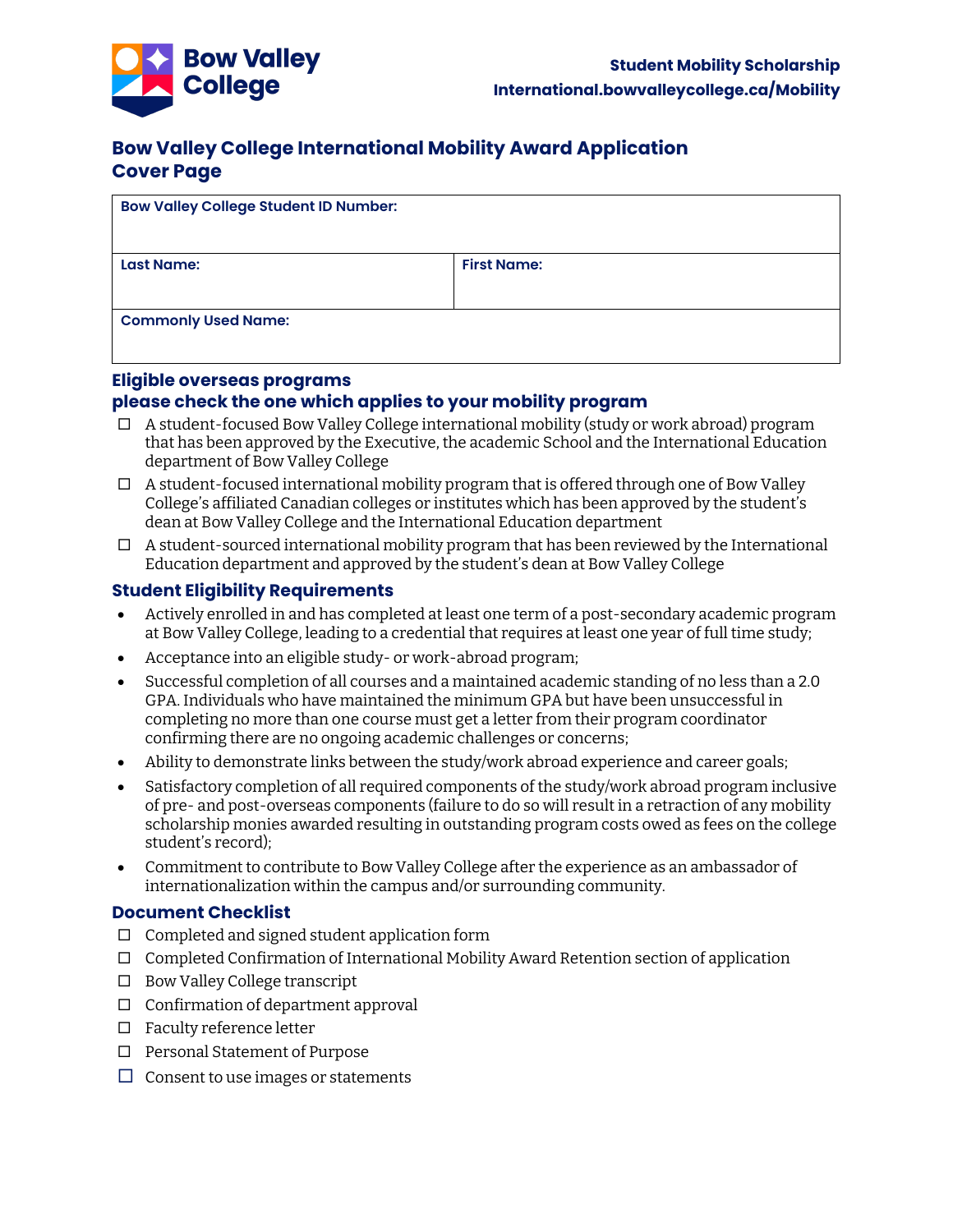

# **Bow Valley College International Mobility Award Application Application Form**

## **Personal Information**

| <b>Bow Valley College Student ID Number:</b>                      | <b>Legal Last Name:</b>        |  |
|-------------------------------------------------------------------|--------------------------------|--|
| <b>Legal First Name:</b>                                          | <b>Commonly Used Name:</b>     |  |
| Date of Birth:                                                    | <b>Citizenship (List All):</b> |  |
|                                                                   |                                |  |
| If you are not a Canadian Citizen, what is your status in Canada? |                                |  |
| Permanent Residence                                               |                                |  |
| Study Permit Holder                                               |                                |  |
| Other                                                             |                                |  |

## **Contact Information**

| <b>MyBVC</b> email: |                     |  |
|---------------------|---------------------|--|
| <b>Cell Phone:</b>  | <b>Home Phone:</b>  |  |
| <b>Address:</b>     |                     |  |
| City:               | <b>Postal Code:</b> |  |

## **Program of Study Information**

| <b>Certificate or Diploma Title:</b>                                                                                                                                                                                                                                                                                                   |                                          |  |
|----------------------------------------------------------------------------------------------------------------------------------------------------------------------------------------------------------------------------------------------------------------------------------------------------------------------------------------|------------------------------------------|--|
| <b>Program Start Date:</b>                                                                                                                                                                                                                                                                                                             | <b>Expected Program Completion Date:</b> |  |
| <b>Confirmation of Completion of Minimum Credit Load</b>                                                                                                                                                                                                                                                                               |                                          |  |
| I confirm that I have successfully completed the minimum credit course load of nine credits*<br>to satisfy the international mobility scholarship eligibility requirements.                                                                                                                                                            |                                          |  |
| *General full-time credit load per term as per bowvalleycollege.ca/Courseload                                                                                                                                                                                                                                                          |                                          |  |
| <b>Confirmation of Satisfactory Academic Standing</b>                                                                                                                                                                                                                                                                                  |                                          |  |
| I confirm that I have achieved passing grades in all program courses taken to date and have<br>П<br>maintained a minimum GPA of no less than 2.0 <sup>*</sup> . A copy of my transcript is included.                                                                                                                                   |                                          |  |
| I confirm that I have maintained a minimum GPA of no less than 2.0*. However, I have not<br>П<br>application a letter from my program coordinator confirming I have no ongoing academic<br>challenges or concerns. A copy of my transcript has also been included.<br>*As per the College's Academic Continuance and Graduation Policy |                                          |  |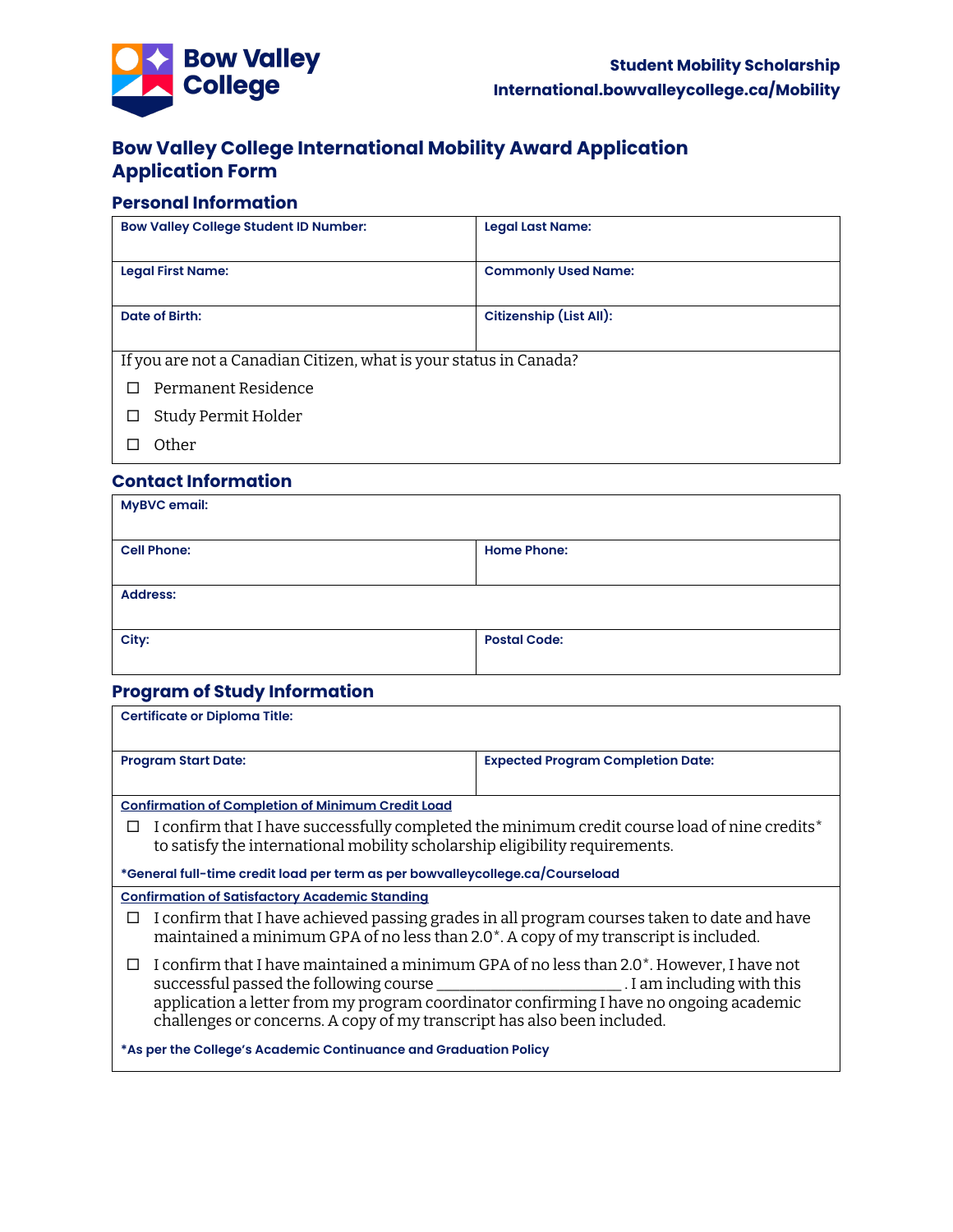

## **International Mobility Program Information**

| <b>International Mobility Program Title</b> |                                      |
|---------------------------------------------|--------------------------------------|
| Host Institution/Organization:              | <b>Mobility Program Location(s):</b> |
| <b>Mobility Program Dates:</b>              |                                      |

#### **Program Coordinator Consent**

|                                                                                                                                     | Bow Valley College ID                                                                              |               |
|-------------------------------------------------------------------------------------------------------------------------------------|----------------------------------------------------------------------------------------------------|---------------|
| has discussed their proposed participation in the<br>this student's academic standing, academic schedule, and their academic goals. | mobility program. I give consent that participation in this program is feasible and approved given | international |
| Program coordinator/dean name (might just need the dean's signature if it is a self-directed<br>mobility initiative):               |                                                                                                    |               |
| Program coordinator/dean                                                                                                            |                                                                                                    |               |

Signature: \_\_\_\_\_\_\_\_\_\_\_\_\_\_\_\_\_\_\_\_\_\_\_\_\_ Date:\_\_\_\_\_\_\_\_\_\_\_\_\_\_\_\_\_\_\_\_\_\_\_\_\_\_\_\_\_\_\_\_\_\_\_\_\_\_\_

#### **Faculty Reference**

 $\Box$  One faculty reference letter has been included in this application.

Bow Valley College faculty member name: \_\_\_\_\_\_\_\_\_\_\_\_\_\_\_\_\_\_\_\_\_\_\_\_\_\_\_ Department: \_\_\_\_\_\_

### **Statement of Purpose**

 $\Box$  A personal statement of purpose has been included in this application.

### **Confirmation of International Mobility Award Retention**

| Bow Valley College ID                                                                               | confirm that if I am |
|-----------------------------------------------------------------------------------------------------|----------------------|
| a selected candidate to receive any Bow Valley College Student International Mobility award, I will |                      |
| commit to successfully completing all mandatory international mobility program requirements.        |                      |
| This includes all pre-departure and post-arrival components. Should I neglect to fully complete all |                      |
| required components, I understand the entire award monies granted to me will be revoked and         |                      |
| the amount will be considered as fees owing on my Bow Valley College student records, which         |                      |
| must be completed prior to graduation of my program.                                                |                      |

This information is as per the College refund information bowvalleycollege.ca/Refunds

#### **Declaration**

I, the undersigned, certify that all statements on this application are true and complete and that no information has been withheld. I understand that any misrepresentation of this may result in the cancellation of my eligibility of any International Mobility Award funds granted. Completion of this signed application permits Bow Valley College's international mobility selection committee to request and/or confirm any information necessary to support my application.

Applicant Signature: \_\_\_\_\_\_\_\_\_\_\_\_\_\_\_\_\_\_\_\_\_\_\_\_\_\_\_\_\_\_\_\_\_\_\_ Date:\_\_\_\_\_\_\_\_\_\_\_\_\_\_\_\_\_\_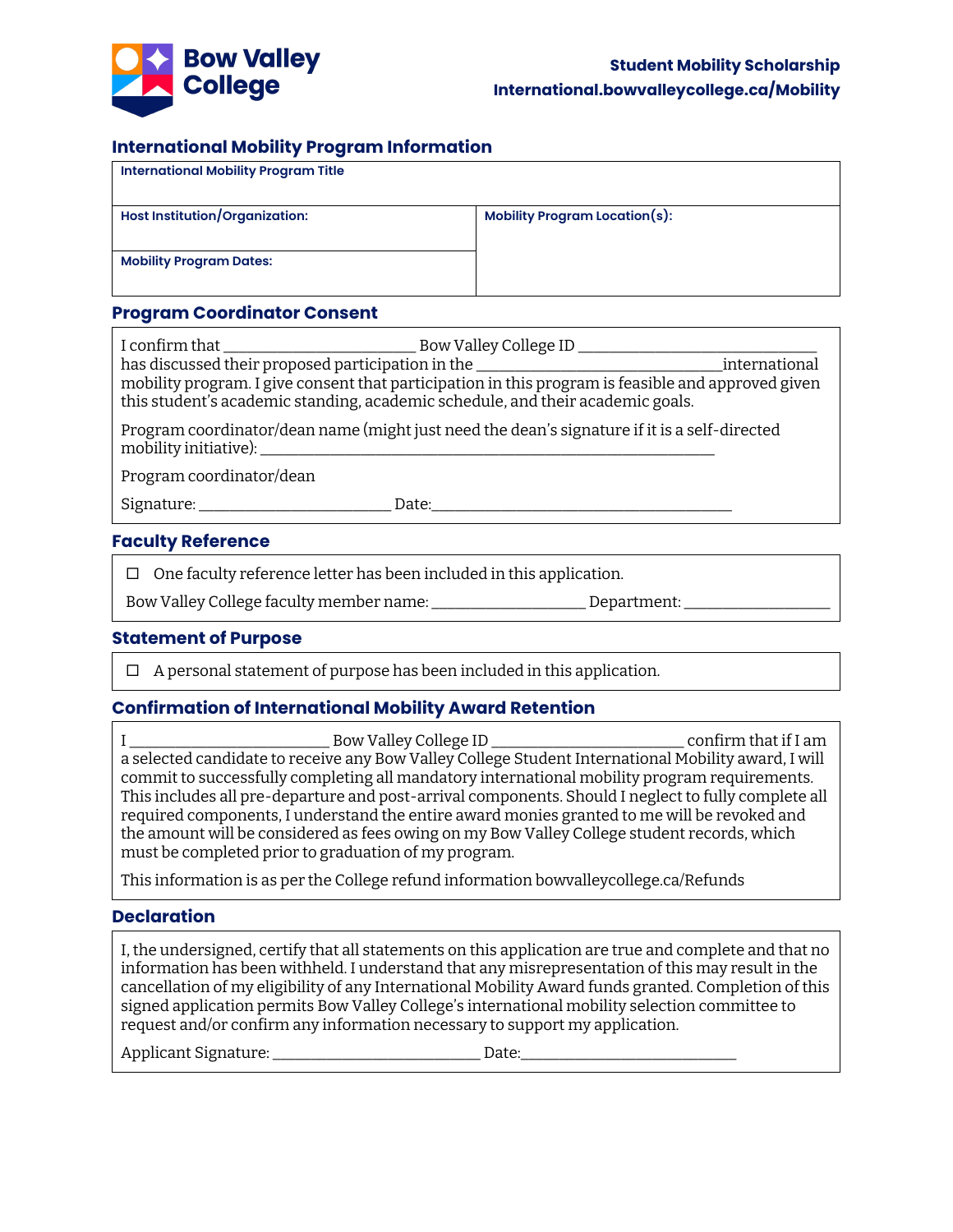

## **Bow Valley College International Mobility Award Application Faculty Reference**

The student for whom you are providing this reference letter has applied for a Student International Mobility award to support their participation in an international mobility program. Your assistance in providing the applicant with a reference letter, which will be used to confirm their eligibility as a candidate for this award, is greatly appreciated. For more information about Bow Valley College's Student International Mobility awards, please contact the manager, global engagement, Tahira Ebrahim at tebrahim@bowvalleycollege.ca.

## **Please include the following information within your faculty reference letter:**

#### **Student information:**

- Legal last name
- Legal first name
- Bow Valley College student number
- International mobility program for which you are providing this reference

#### **Faculty member information:**

- Faculty last name
- Faculty first name
- Department
- Phone
- Email

#### **How long and in what capacity have you known this student?**

#### **Comments the student's competence in the following areas:**

- Self-Motivation
- Perceptiveness
- Adaptability
- Responsibility
- Self-reliance
- Interpersonal skills with peers and College personnel
- Class participation
- Worldview
- Intercultural acceptance

Your recommendation of this student in terms of academic ability as well as personal attributes to successfully participate in this overseas mobility program

Any additional comments that may contribute to the evaluation of the applicant.

Your signature

Date

**The form is to be returned by the faculty member, not the student, to the International Education department- c/o Tahira Ebrahim – Bow Valley College, South Campus, Second Floor**